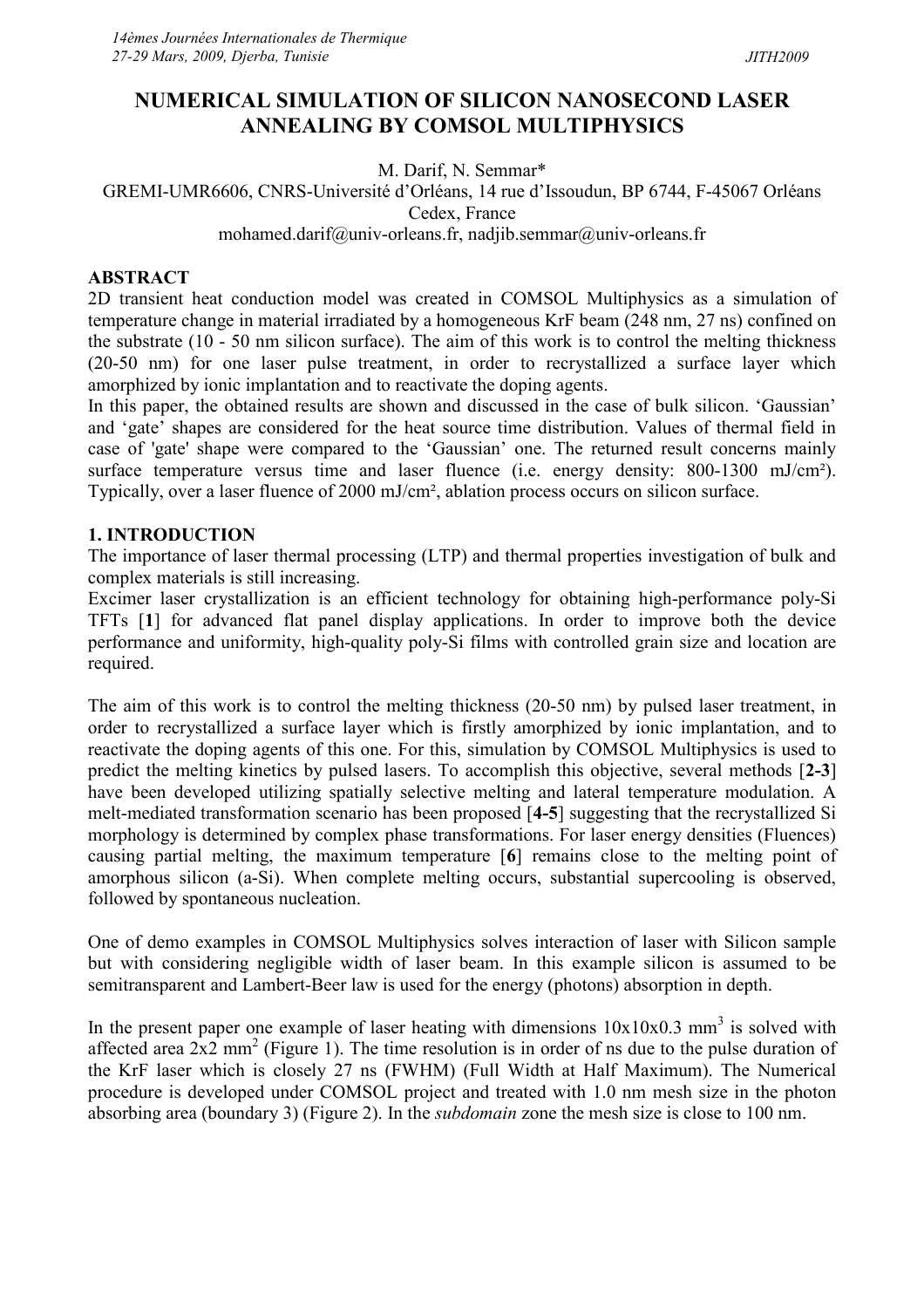

Figure 1. Schematic view of laser beam interaction with material surface (dimensions in mm)

The returned result concerns surface temperature versus time and laser fluence (energy density), and also temperature versus depth (y).



Figure 2. Sketch of selected part of bulk sample for modeling in COMSOL with numbers of boundary conditions.

#### 2. GOVERNING EQUATIONS

The heat source is distributed in time with 'gate' and 'Gaussian' shapes (Figure 3). The returned results were almost simulated by conduction/diffusion models that are not well appropriate to the understanding of transport phenomena in the case of silicon.

Mathematical formulation of problem is described by volume equation of heat conduction

$$
\rho C_p \frac{\partial T}{\partial t} - \nabla (k \nabla T) = Gt \tag{1}
$$

Where  $\rho$  is material density,  $C_p$  specific heat capacity, T temperature, t time and k thermal conductivity. Gt is the heat source distribution in depth  $(Y)$  according to the Beer-lambert law (Figure 4), it's described by following equation : y −

$$
Gt(y,t) = I(t)(1 - R(T)) \frac{e^{\overline{\delta a}}}{\delta a}
$$
 (2)

With:

 $I(t)$ [W/cm<sup>2</sup>]: Time distribution of the laser beam intensity.

The sample can be simplified to 2D rectangle, x coordinate for width and y coordinate for depth (Figure 2). Only interface between heated and unheated part is solved i.e. a half of the sample is irradiated by laser and another half is not irradiated. As a source of heat it is used the energy absorbed in volume. The thermal conductivity and the heat capacity of solid and liquid silicon are respectively  $148W/(m.K)$  and  $710J/(kg.K)$ , and  $200W/(m.K)$  and  $680J/(kg.K)$ .

The specular reflectivity at  $\lambda = 248 \text{ nm}$  and at 300 K on monocrystalline silicon is 61%. Melted silicon has the properties of a metal, i.e. high reflectivity, in general 73% [7]. The penetration depth  $\delta_a$  under these last conditions is  $\delta_a \approx 6$  nm [8], it depends on optical properties of semi-conductor (Si); refractive index  $n_1$  and extinction coefficient  $n_2$ .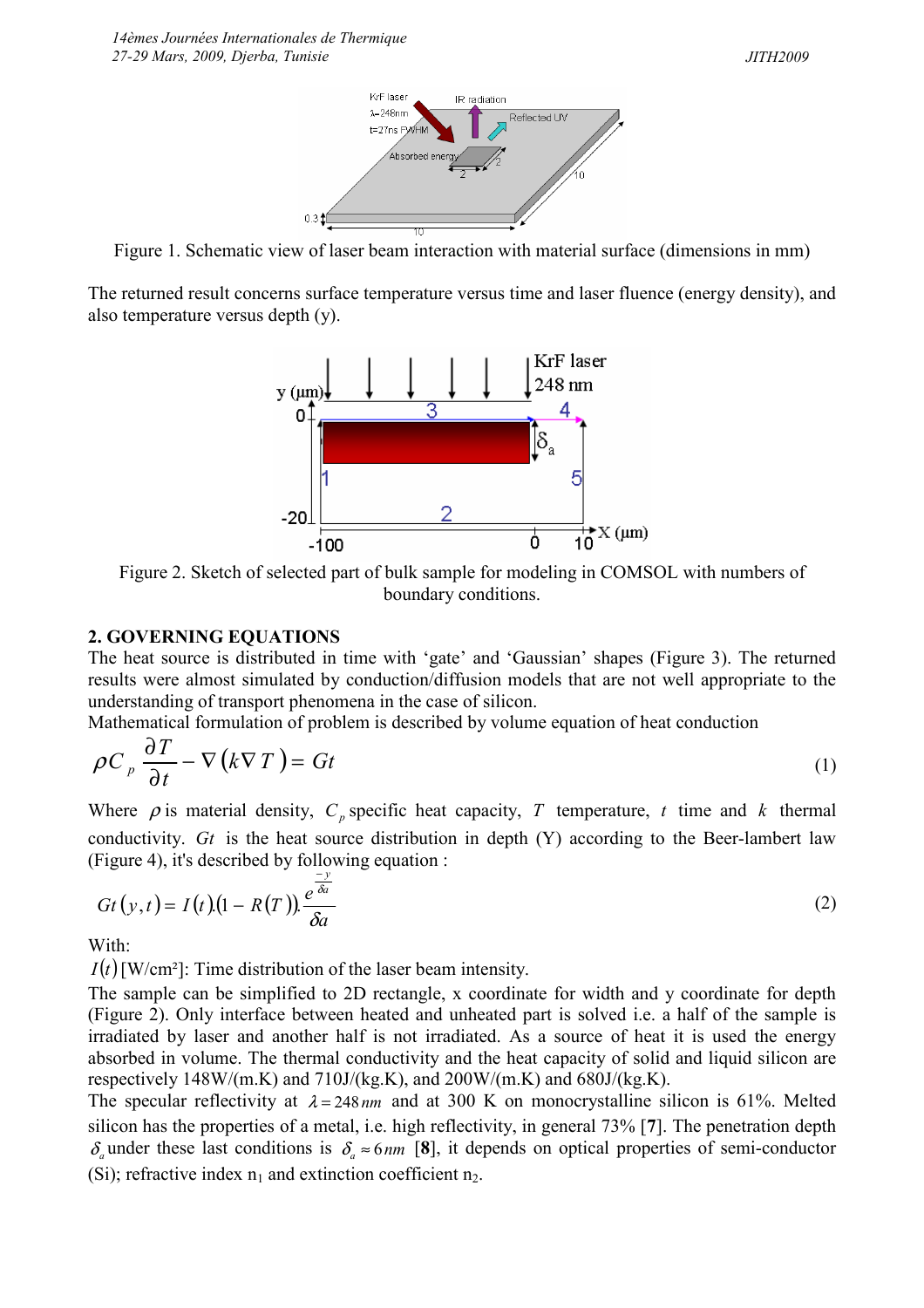



(3)



Figure 3: Time distribution of the incident heat flux density: Gate shape and Gaussian shape



Figure 4: Heat source distribution in depth (Y): Beer-lambert law

Absorption coefficient  $\alpha$  can be expressed by:

$$
\alpha = \frac{2\omega n_2}{c} = \frac{4\pi n_2}{\lambda} = \frac{1}{\delta a} \tag{4}
$$

Where  $\omega$  is the circular frequency and c the speed of light.  $\alpha$  is used in Beer-lambert law as following:

$$
I(y) = I_0 e^{-\alpha |y|} \tag{5}
$$

Where  $I(y)$  is the depth dependent laser intensity,  $I_0$  is the intensity of the surface and  $|y|$  is the depth as indicated in relationship (2).

Surface boundary condition for irradiated area (boundary 3 in figure 2) is described by equation (6)

$$
\vec{n}.\left(k\nabla T\right) = q_0 + h\left(T_{\text{inf}} - T\right) + \sigma \mathcal{L}\left(T_{\text{amb}}^4 - T^4\right) \tag{6}
$$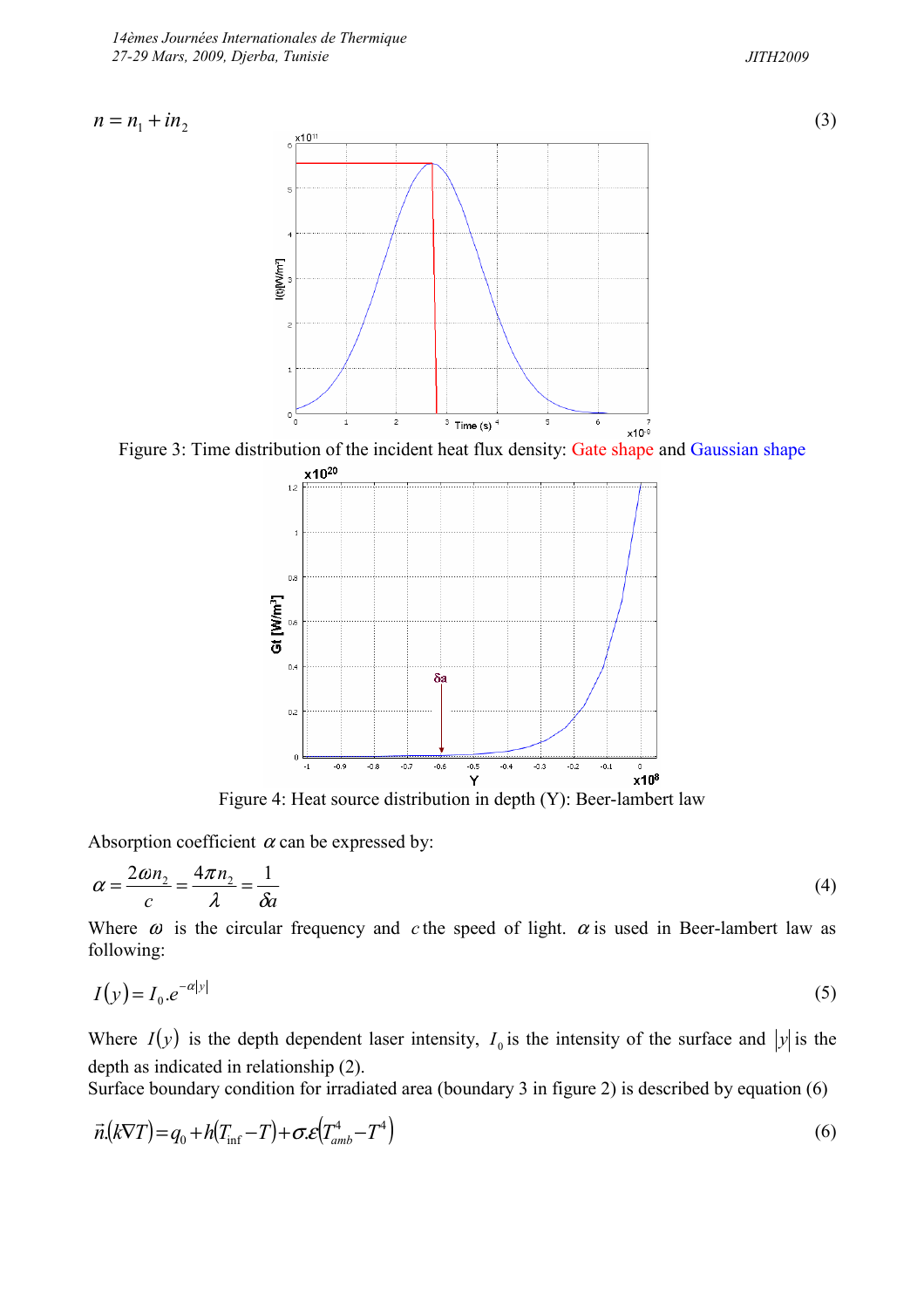Where  $\vec{n}$  $\rightarrow$ is the normal vector,  $q_0$  the surface heat flux, h the convective heat transfer coefficient,

 $T_{\text{inf}}$  external temperature,  $\sigma$  Stefan-Boltzmann constant,  $\mathcal{E}$  emissivity and  $T_{\text{amb}}$  ambient temperature.

The unheated area (boundary 4) has a similar equation as the boundary 3 one excluding the heat source distribution term  $G_t$ . Left bottom and right side (boundaries 1, 2 and 5) are thermally insulated (adiabatic conditions), that means:

$$
\vec{n}.\big(k\nabla T\big)=0
$$

## 3. TECHNECAL COMSOL REALIZATION

For the thermal model, Heat transfer mode and Transient analysis in Conduction type of heat transfer, have been chosen in order to solve the heat conduction problem. Sample geometry is made of a rectangle with dimensions in Figure 2.

In the section *global expressions* there are created variables and *constants* necessary for modeling laser pulse i.e. absorbed energy, affected area, shape of pulse (absorbed heat flux distribution in time) and material emissivity. The initial temperature of the subdomain is set to 293 K.

For the heat source, energy is absorbed in volume. Surface boundary condition includes thermal radiation and heat transfer to ambient room. Other boundary conditions were considered as thermal insulation (adiabatic conditions). Mesh elements in subdomain has maximal size of 100 nm. On the front surface (boundary 3) the finer element distribution with maximal size of 2 nm is used

In *solver parameters* time ranges from 0 to 60 ns with a step of 2 ns. For solving the default solver is used.

In Postprocessing mode there is selected Cross-Section Plot parameters/Point and inserted coordinates [-0.8e-4; 0] for surface temperature visualization.

## 4. SIMULATION RESULTS IN CASE OF CRYSTALLINE SILICON

The returned result concerns surface temperature versus time and laser fluence (Figure 5), temperature profile in depth (y) (Figure 6) for the gate shape and Gaussian shape time distribution. Notice that for laser fluence lower than 1050 mJ/cm² (i.e. threshold of melting in case of gate shape), the execution time is close to few minutes. However, for higher laser fluence, when the



Figure 5. Point [-0.8e-4 ; 0] temperature versus time at different laser fluences (F). a) Gaussian shape, b) Gate shape

(7)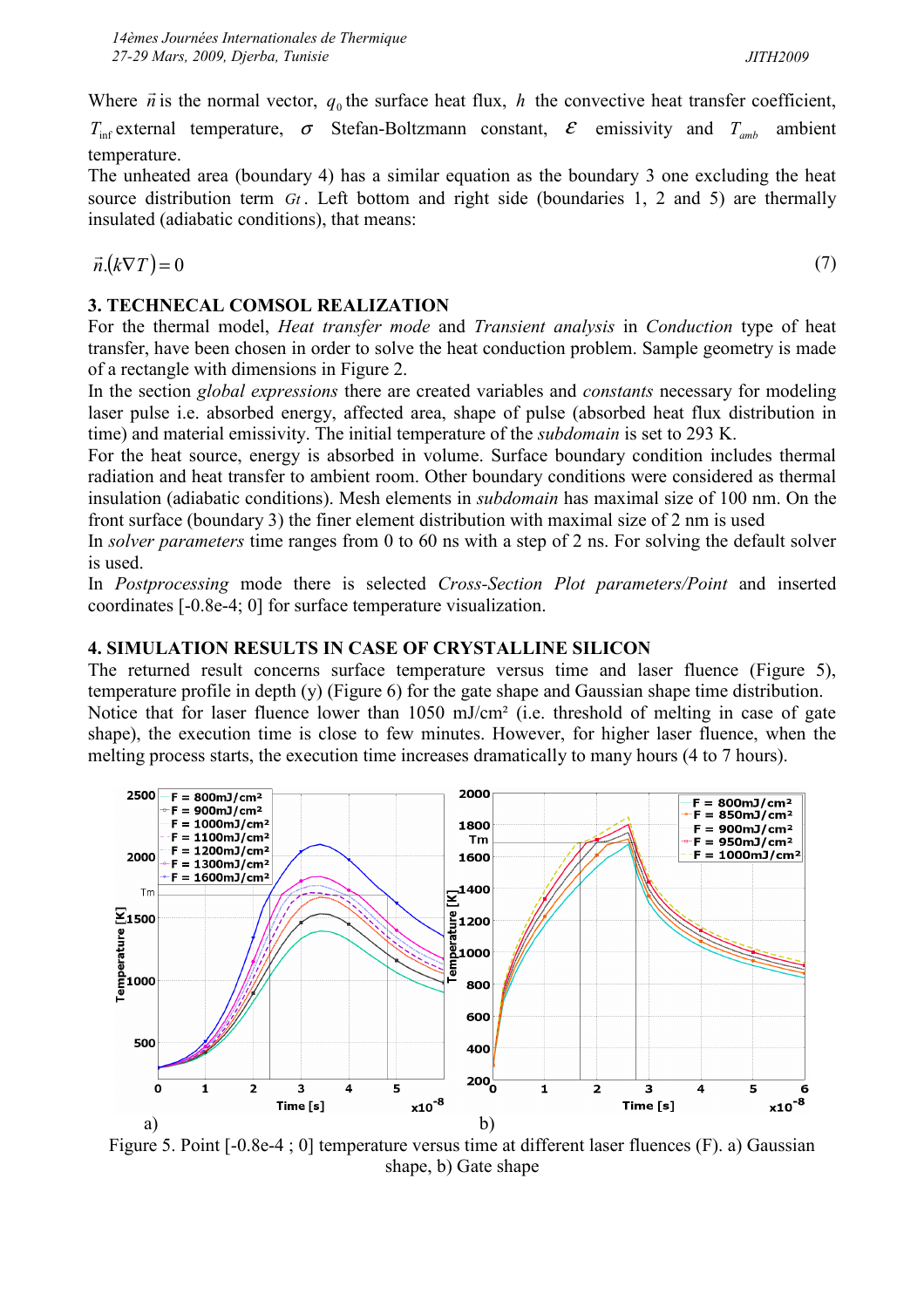

Figure 6. Temperature profile versus depth (Y) at time  $t = t_{max}$ . a) for Gaussian shape, b) for Gate shape

As increasing depth position (Y), the maximal temperature decreases dramatically to room temperature at 6  $\mu$ m (Figure 6).

As reported in figures 5 and 7, in the case of gate shape time distribution, the melting phase starts for laser fluence  $F = 850$  mJ/cm<sup>2</sup> However, the threshold of melting occurs in the case of Gaussian shape, for laser fluence higher than the last one  $(F = 1050 \text{ mJ/cm}^2)$ . One should notice that for similar laser fluence higher than the lowest melting threshold (1050 mJ/cm<sup>2</sup> in case of Gaussian shape) the melted layer and phase duration are higher in the case of the gate shape (Figure 8 and Figure 5).



Figure 7. Melted phase duration versus laser fluence ( $F = 800$  to 1300 mJ/cm<sup>2</sup>)